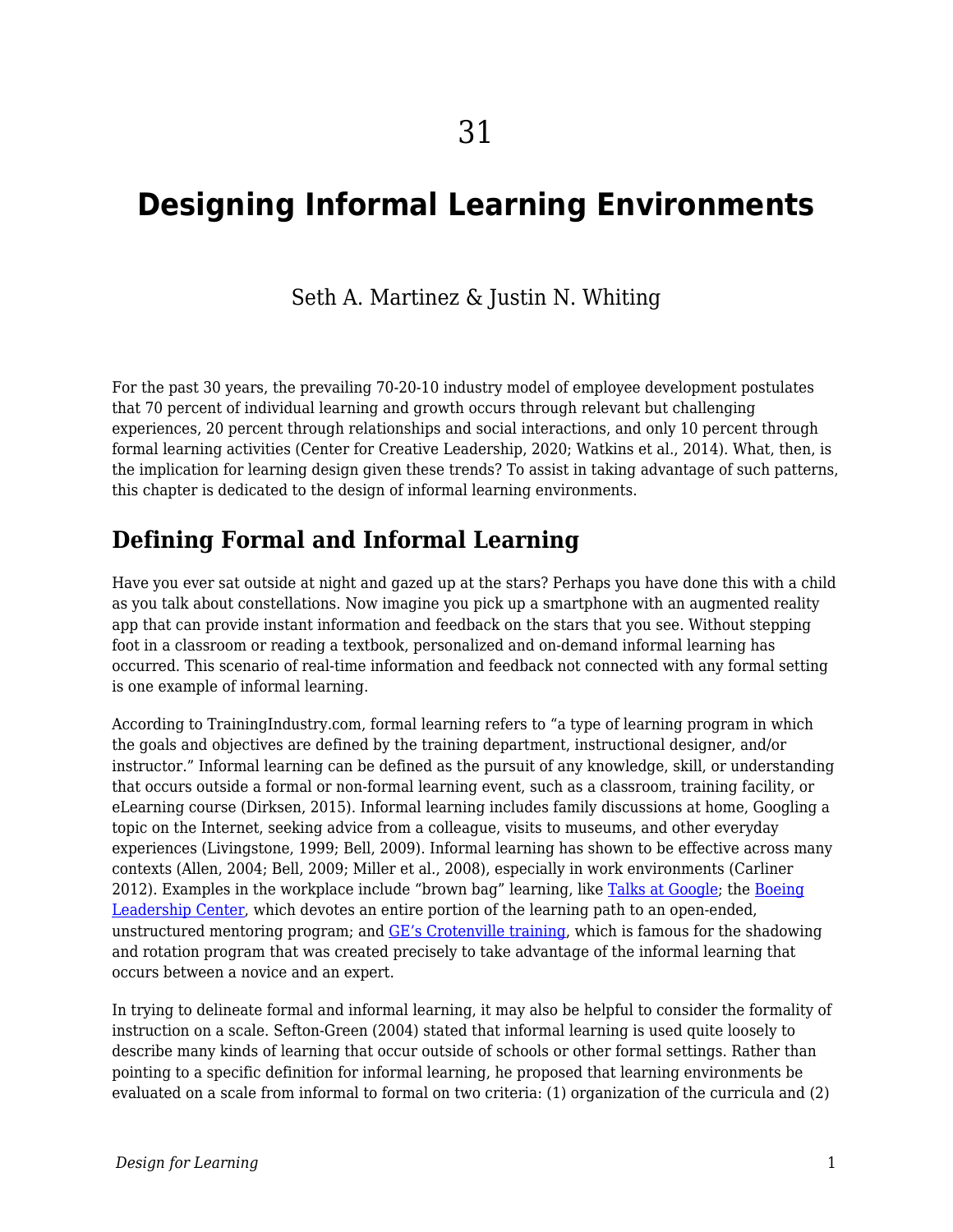the setting, as seen in Figure 1.

#### **Figure 1**

*Evaluating Learning Environments*



If we use this as a guide to identify informal learning spaces, we can determine not only if a learning environment is formal or informal, but we can see where it might sit on this spectrum. For example, schools have traditionally been highly formal on both the setting and the curricula. But recent growth of online/virtual schools may still be formal and highly structured in terms of the curricula, while the setting may be in someone's own home and on their own time schedule. Similarly, workplaces are using more informal newsletters, podcasts, wikis, or informal professional development, rather than formal, in-person training meetings, or assigned computer-based training.

## **Designing for Informal Learning**

With informal learning now defined, the focus of this chapter shifts to four principles that are effective guides to consider when designing environments conducive to informal learning.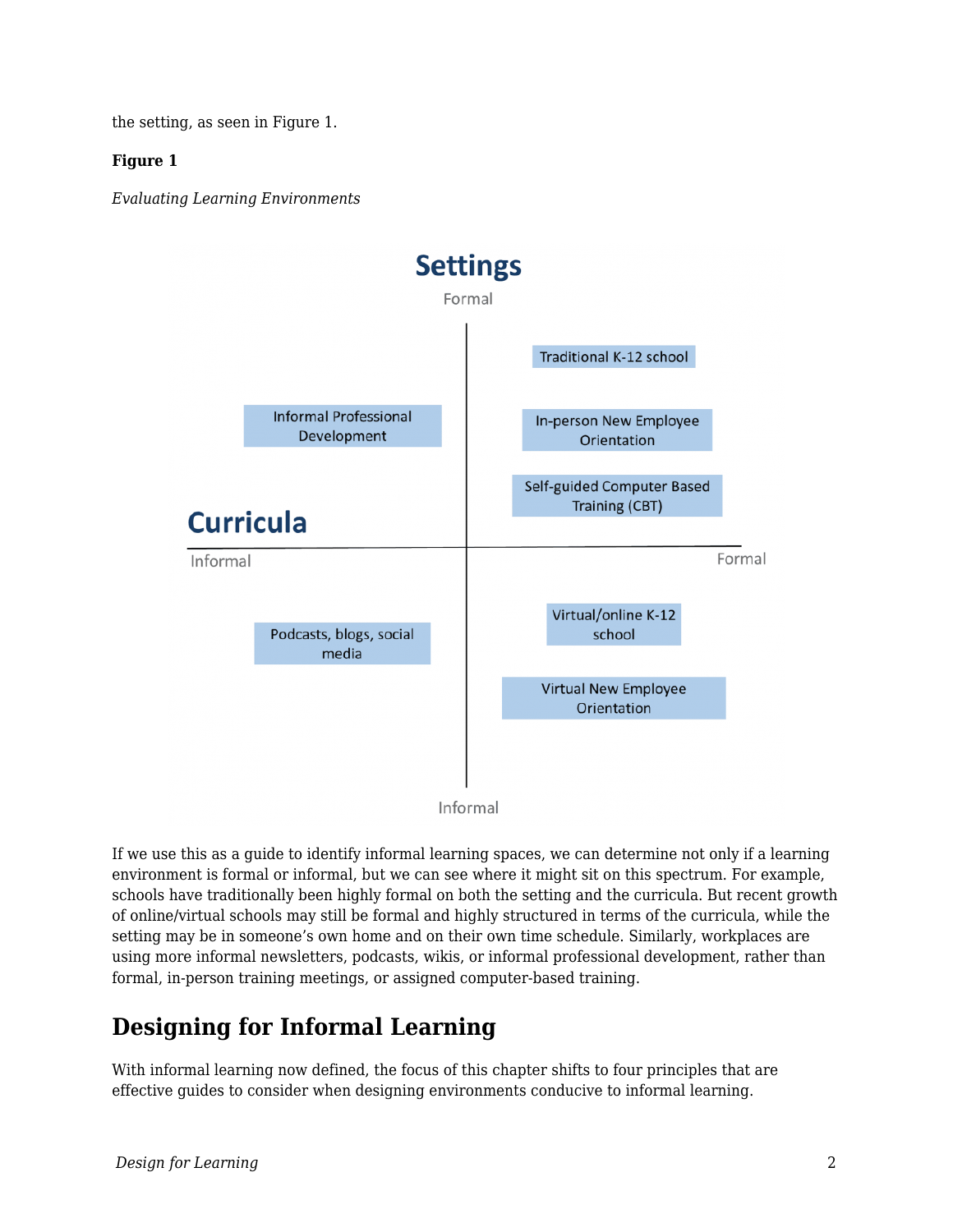#### **Principle 1: Provide Learners a Choice in Their Learning**

Instructional designers should deeply consider how learners are going to interact with content. For teachers and professors developing a syllabus, allowing the learner a choice in their learning experience can have a direct link to intrinsic motivation (Cordova & Lepper, 1996). Consider providing several options for a midterm assignment and allow the learner to decide which assignment looks most relevant to them. Or, rather than assign a topic for a project, allow the learner to submit a proposal of a topic of personal interest.

In a corporate setting, developers can provide a list of possible related topics, and only require mastery of one. Consider curating a library of resources in various media such as video, image, text, audio (podcast), self-guided modules, and then allow learners to decide how to gain mastery of the topic. Even in instances where there is a more strict set of regulations (e.g. compliance) that must be covered, there are options to allow the learner some control over their learning. For example, consider presenting the content not in a linear way, where the learner proceeds from topic A to topic Z, but instead allow them to choose the order of topics they may want to go through first. Instead of a bulleted list or outline in a computer module, consider a more visual layout where they can choose the order from a group of topics.

Museums have long been an excellent example of providing learners with a choice in their learning experience. While museums may provide courses, scripted tours, and other formal learning experiences, for many, museums are open spaces that encourage exploration and even learning through failure (Simpson et al., 2019). Museum educators carefully plan out displays, flow of the rooms, and many other factors to create fun and engaging environments. Learners in a museum choose where they go, how long they interact with a specific exhibit or section, and generally do not have many constraints.

#### **Principle 2: Design for Collaboration, Idea Sharing, and Peer Interaction**

While teamwork, collaboration, and group projects are all components of formal learning, informal learning is also well suited to benefit from social interaction. Albert Bandura argued that "most human behavior is learned observationally through modeling: from observing others, one forms an idea of how new behaviors are performed, and on later occasions this coded information serves as a guide for action" (p. 22, 1977). Further, Lev Vygotsky maintained that social learning consists of learning through social interaction (1978).

When more specific knowledge is needed by an individual, a personalized informal experience in the form of coaching or mentoring will allow a novice to learn directly from an expert. A learning experience that centers on group work and peer interaction will invite informal learning to take place as individuals pose questions to and receive answers from their teammates and colleagues. To do this, consider assigning group tasks or projects, or posing problems that require multiple individuals to complete. A technique to take advantage of the unscheduled nature of informal social learning is to design a wiki or forum system that leverages the knowledge of the community in a socially constructed manner. Lastly, an emerging trend in informal learning is *microlearning*-small learning units such as text phrases, photos, or audio snippets $\lceil$  and its associated affordances for instructional designers (Giurgiu, 2017). For the specific principles of microlearning design, see Zhang and West (2020).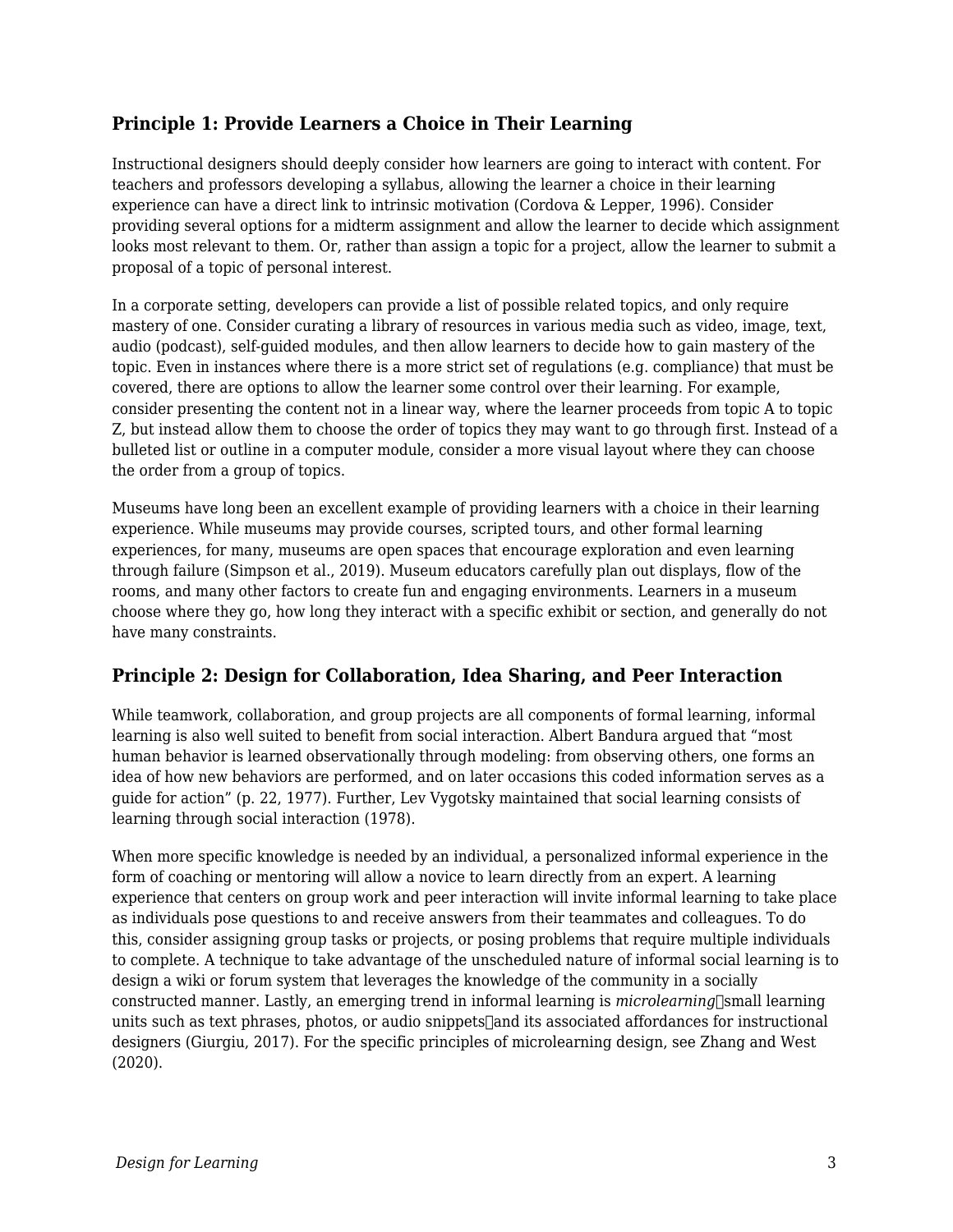#### **Principle 3: Leverage the Benefits of Constructionism and Project-Based Learning**

Constructionism and project-based learning are two additional areas where we can design informal learning opportunities. With constructionism and project-based learning, learners typically become active participants in the experience and learn organically as they work through a challenge. Designers working to implement informal learning principles can include opportunities for exploration and creation. Many businesses have implemented innovation centers or creativity labs where new ideas can be tested and prototyped. For example, Pixar fosters innovation and encourages their employees to develop new skills through their Pixar University. As part of the "university," employees can sign up for free classes in painting, ballet, or sculpting. Additionally, Lowe's Home Improvement company has created innovation labs where employees reimagine how to help customers using augmented reality to plan virtual home renovation projects. Allowing learning through experimentation and failure can lead to better quality products and services (see April 2011 issue of [Harvard Business Review\)](https://hbr.org/archive-toc/BR1104).

A recent trend in schools, communities, museums, and even healthcare, is the rise of makerspaces. Makerspaces provide a physical space where many forms of constructionist and project-based learning may occur (Peppler et al., 2016). [Maker Faires](https://makerfaire.com/maker-movement/) have been promoted and popularized by *Make Magazine* and other organizations around the globe. The effort to overcome constraints can often lead to creativity in these spaces (Stokes, 2005). In a makerspace, learners may be mentored by another individual on how to use a machine such as a 3D printer or laser cutter. Often, small groups may work together to prototype and test ideas.

#### **Principle 4: Leverage the Benefits of Gamification and Playful Competition**

Playful competition and gaming are proven mechanisms for increasing learner engagement (Steinkuehler & Squire, 2014). While the principle holds for formal learning, it is particularly effective in designing informal learning environments. Gamification is "a relatively recent term that describes using game thinking and game mechanisms in nongame contexts to engage users (Deterding, 2013)" (Steinkuehler & Squire, 2014, p. 389). The key criteria for an effective gamified design are exploration, immersion, socialization, and competition.

To design for exploration, it is important to design an experience that does not necessarily have a single path toward a solution. This allows the learners to truly discover, explore, make mistakes, and iterate. To design for immersion, it is important that the challenge be such that the only way to solve the problem is with dedicated, focused time, over an extended period. For example, learners can (a) build or produce an artifact from scratch, (b) solve a problem that requires the synthesis and application of multiple concepts simultaneously, (c) give or receive feedback to or from peers or experts where they must refine their work as part of the final solution, or (d) some combination of all three. (Socialization is discussed in Principle 2 above.) To design for competition, it is helpful to consider something that determines one or multiple winners. Challenges with levels, simulations, scoring, badges, and leaderboards are features of competition that you can incorporate into your design.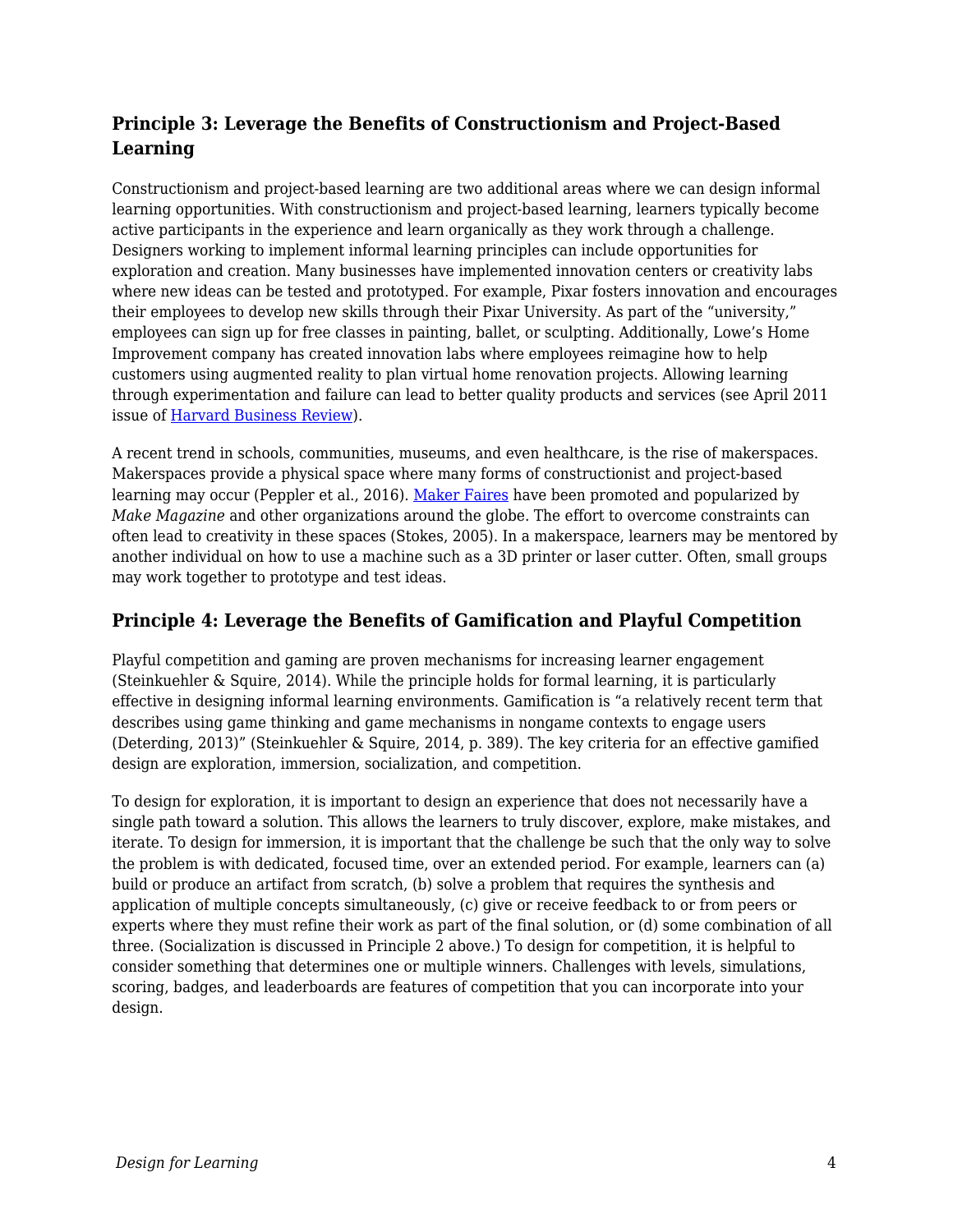### **Designing for Informal Learning at Adobe**

In late 2016, the Adobe CTO set forth a new charge: to upskill all software engineers (SWE), of which there were approximately 6,000 globally, in the machine learning (ML) discipline. To accomplish this, an ML Training Program was launched to begin the process of mass upskilling. After one year, an initial cohort of 1,000 individuals had completed the five-month e-learning courses, bringing with them many lessons learned. One consistent point of feedback across multiple stakeholders was that an opportunity for more in-person, hands-on learning was needed compared to the one-hour-per-week classroom sessions that had been available for the participants over the five months. In this instance, the challenge loomed large to introduce a more intensive in-person, hands-on experience to 1,000 people who were scattered across the globe.

To address the feedback, the training team designed and implemented a bootcamp model that incorporated a project-based competition in the form of a hackathon for the second cohort of 1,000. The bootcamps would be three consecutive days each. Over those three days, the team would spend three-fourths of one day delivering company-specific material related to the company's AI/ML platform. The remaining two and one-fourth days for the learners would be spent in the hackathon competition, thus allowing for the immersive and dedicated time-on-task.

To start each hackathon, the training team provided the basic rules and constraints. Bootcamp attendees would divide into small teams of two to six people, organized by their shared ML interests. To gamify the hackathon, each team was asked to prepare a brief "Venture Capital Pitch" to present the ML feature they each worked on over the two or more days. There were four categories that would be awarded winners: most interesting feature, most likely to become an actual Adobe product feature, most whimsical, and best overall feature. During the course of the entire hackathon, a small number of ML experts would roam the large room and answer any questions a team may have.

By creating this environment, the learners spent two or more days laboring to develop their ML feature. The ID team observed that the competition fueled their natural interest by increasing the participants' drive to ask project-relevant questions and to consume publicly available ML content on the internet. Numerous teams arrived hours before the days started and stayed hours past the day's allotted block of time. Participants would extend what they had learned from the e-Learning courses by scouring publicly available websites to find help for their unique scenarios. Some would watch brief tutorials and, if relevant, immediately teach their teammates what they learned; other teams would divide and test out open-source code and, once successful, exclaim "I got it, it worked!" for the others on the team to know they need not search further.

This pattern repeated itself constantly over the approximately two days. Ultimately, the hackathon experience fostered an environment in which participants would seek out anything and everything to assist them in overcoming an obstacle and therefore advance the ML feature they were designing in hopes of building a competitive feature for the competition. In the end, knowing (and hearing) the effort put forth by all teams, the participants reported taking great pleasure in listening to the presentations and viewing the demos of each team's ML solution developed over the hackathon.

### **Reflection**

Table 1 below lists several informal learning activities with their associated strengths and limitations. The application exercise that follows Table 1 will assist in your thinking of when and how to apply the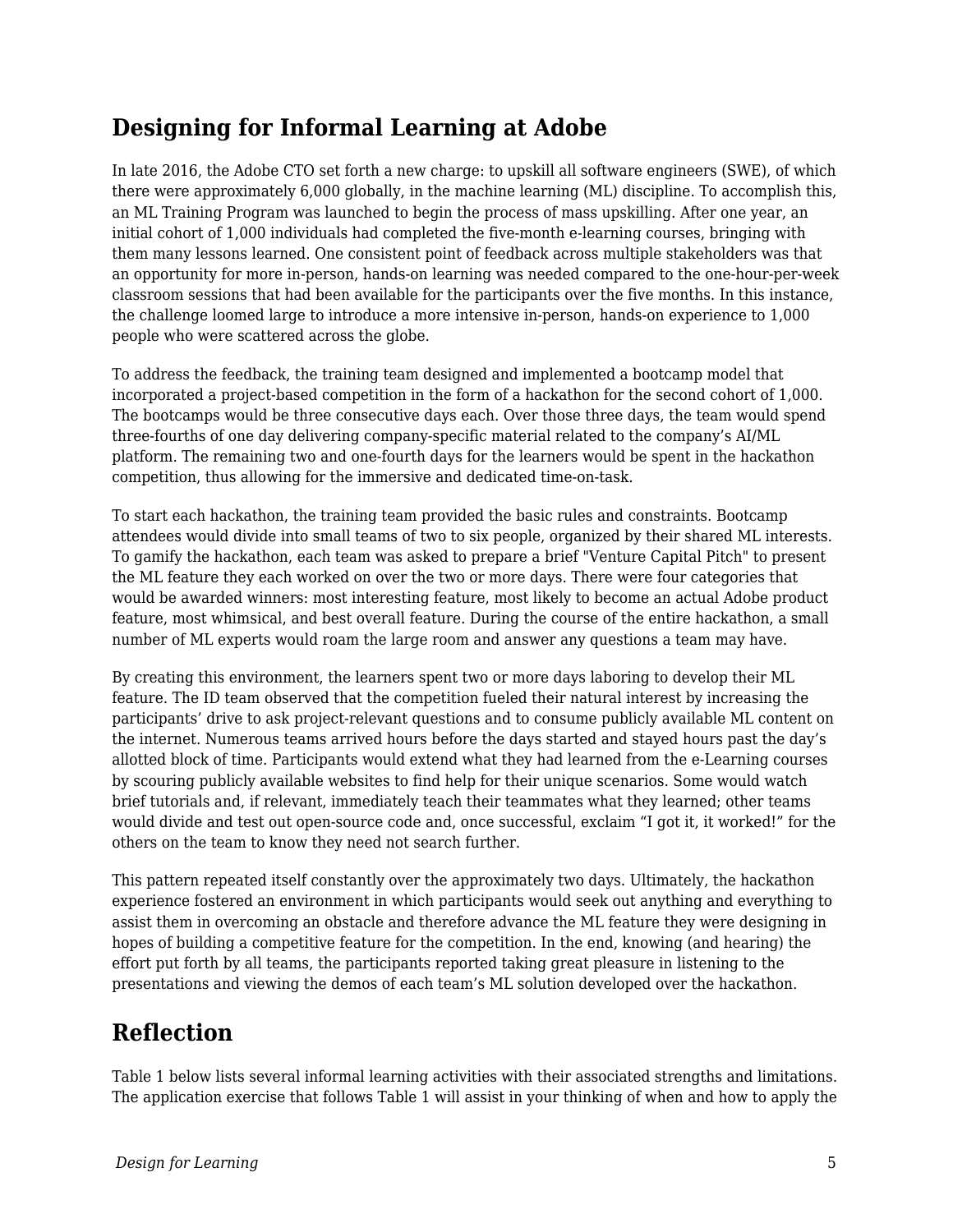informal learning design principles discussed in this chapter.

#### **Table 1**

*Strengths and Limitations of Informal Learning Activities*

| Learning<br><b>Activity/Tool</b>                                           | <b>Description</b>                                                                                                                                                                                                                                                                                                       | <b>Strengths</b>                                                                                                                                                                                                                                            | <b>Limitations</b>                                                                                                                                                                                                          |
|----------------------------------------------------------------------------|--------------------------------------------------------------------------------------------------------------------------------------------------------------------------------------------------------------------------------------------------------------------------------------------------------------------------|-------------------------------------------------------------------------------------------------------------------------------------------------------------------------------------------------------------------------------------------------------------|-----------------------------------------------------------------------------------------------------------------------------------------------------------------------------------------------------------------------------|
| Project- or<br>problem-based<br>scenarios                                  | Projects/problems allow<br>learners to appropriately<br>struggle through arriving at<br>a solution. The struggle<br>area is essentially the zone<br>of proximal development,<br>where informal learning<br>occurs.                                                                                                       | • Can address multiple<br>learning objectives with a<br>single problem scenario<br>• Can be accomplished in<br>small groups, thus<br>alleviating the need for a<br>high number of experts to<br>provide guidance or help                                    | • Cost: potentially very<br>expensive to execute<br>• Time: potentially very<br>time-consuming to design,<br>execute, and evaluate                                                                                          |
| Coaching or<br>mentoring<br>programs                                       | An example of social<br>learning, where a novice<br>can learn directly from<br>someone more expert. The<br>cycle of practicing/trying,<br>receiving feedback, and<br>trying again is strongly<br>supported by an expert who<br>serves as a guide.                                                                        | • Close proximity to<br>relevant expertise<br>• Feedback that is very<br>specific, timely, and<br>personalized<br>$\bullet$ Often 1:1                                                                                                                       | • Time: often difficult to<br>design a program that<br>requires so much time of<br>someone senior in<br>experience<br>• Challenging to find one<br>(let alone many) individuals<br>with seniority willing to<br>participate |
| Job aids, wikis,<br>tutorials, or<br>internal forums                       | A strong collection of<br>relevant resources is<br>generally superior to formal matters, so they can be<br>instruction. In contrast to<br>formal instruction, these<br>resources require little cost, information is often highly<br>take little time to design<br>and produce, and are<br>extremely tactical in nature. | • Cost: minimal<br>• Speed: utility is all that<br>created quickly<br>• Crowd-sourced<br>actionable                                                                                                                                                         | • Potential lack of<br>monitoring/governance<br>• Because utility is most<br>important, they can<br>sometimes be poorly<br>designed visually                                                                                |
| Communities of<br>practice,<br>learning<br>networks, or<br>external forums | A community of practice is<br>designed for, and by, the<br>interested participants<br>themselves.                                                                                                                                                                                                                        | • Cost: typically free or<br>inexpensive<br>• Typically more broadly<br>applicable than<br>information in an internal<br>forum<br>• Maintenance $\&$<br>governance                                                                                          | • Can be overly general<br>(i.e., not applicable enough)                                                                                                                                                                    |
| Exhibits,<br>museums, or<br>performances                                   | Exhibits and museums are<br>open spaces that encourage be highly engaging<br>exploration and even<br>learning through failure. At<br>a performance, an<br>individual learns through<br>observation.                                                                                                                      | • Exhibits and displays can • Cost: entry can be<br>• Socializing with other<br>attendees/participants is<br>common, thus inviting the<br>social component of<br>informal learning<br>• Observational learning is<br>also very effective<br>(Bandura, 2003) | potentially quite expensive<br>• Time: to maximize<br>learning at a performance<br>or museum often requires<br>multiple hours, minimum.                                                                                     |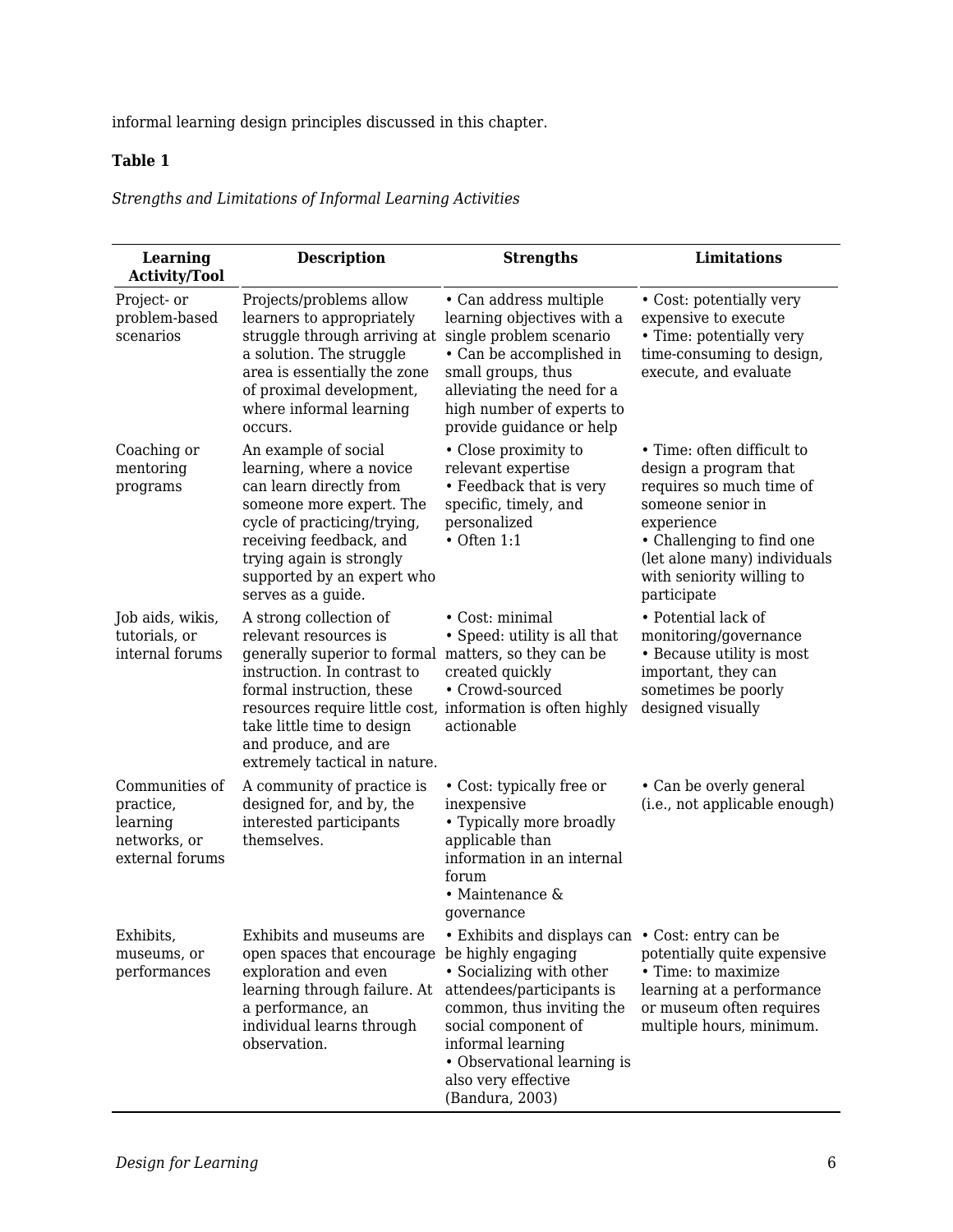#### **Application Exercise**

For your reflection:

- 1. What is the relative amount of information intended to be taught?
	- 1. If it is a considerable amount, consider a formal learning approach.
	- 2. If it is a small amount, formal learning could simply be excessive. Consider a simpler solution like a wiki or job-aid that would require much less time/cost to create.
- 2. What needs to be learned? Is it explicit or tacit?
	- 1. If it is explicit information (i.e., codified or written down), then consider formal instruction.
	- 2. If it is tacit information (i.e., not codified or recorded), consider leveraging an informal learning environment.
- 3. How complex is the material?
	- 1. If it is highly complex, consider formal instruction.
	- 2. If it is not highly complex, consider leveraging a social learning component, where participants must work together or share knowledge to achieve a common goal.
- 4. How much/often is the content subject to change?
	- 1. If it is not often, consider formal instruction. Taking the time, cost, and effort to design a formal experience is justified when it will have a long shelf-life.
	- 2. If the content will change fairly often (or more), then consider an informal learning design which, by definition, embraces a changing landscape and seeks up-to-date, accurate information—regardless of the source.

### **Conclusion**

The evidence is clear that often, learners gain knowledge predominantly outside of formal settings. As a result, instructional and learning experience designers should be intentional about taking advantage of the affordances of informal learning. To that end, as you follow the four design principles shared above, you will be able to design informal learning experiences that take advantage of the natural interests and curiosity of your learners.

### **References**

- Allen, S. (2004). Designs for learning: Studying science museum exhibits that do more than entertain. *Science Education*, *88*(S1), S17–S33.
- Bandura, A., & Walters, R. H. (1977). *Social learning theory* (Vol. 1). Englewood Cliffs, NJ: Prenticehall.

Bandura, A. (2003). Observational learning. In J. H. Byrne (Ed.), *Encyclopedia of learning and memory*, 2nd ed., p. 482–484. New York, NY: Macmillan.

Bell, P. (Ed.). (2009). *Learning science in informal environments: People, places, and pursuits*.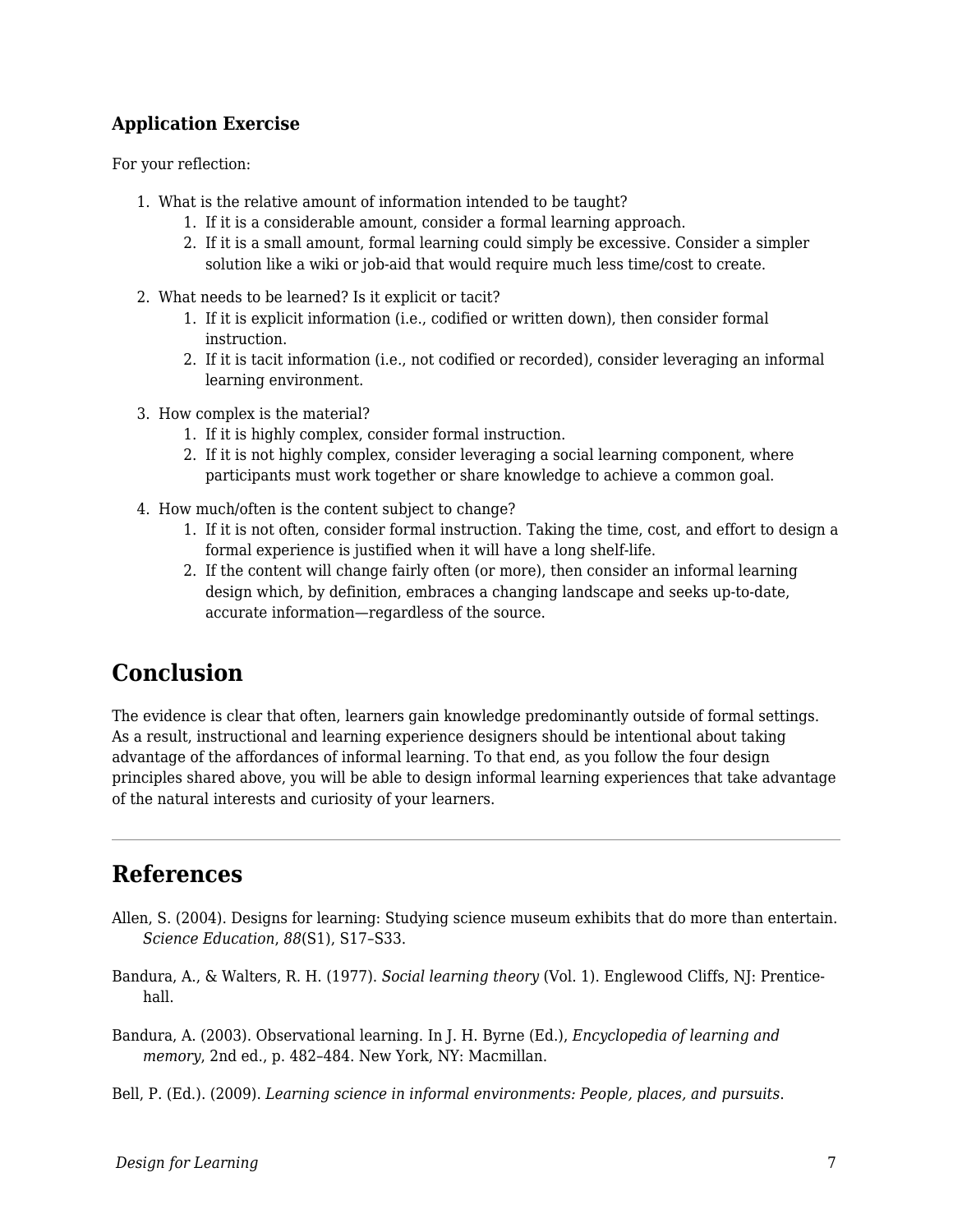National Academy Press.

- Carliner, S. (2012). *How to evaluate informal learning*. Newsletters published by the Association for Talent Development. Article retrieved from http://bit.ly/1tBwXUk.
- Center for Creative Leadership. (2020, August 5). *The 70-20-10 rule for leadership development*. https://www.ccl.org/articles/leading-effectively-articles/70-20-10-rule/
- Cordova, D. I., & Lepper, M. R. (1996). Intrinsic motivation and the process of learning: Beneficial effects of contextualization, personalization, and choice. *Journal of Educational Psychology*, *88*(4), 715.
- Dirksen, J. (2015). *Design for how people learn*. New Riders.
- Evans, J. R., Karlsven, M., & Perry, S. B. (2018). Informal Learning. In R. Kimmons (Ed.), *The students' guide to learning design and research*. EdTech Books. Retrieved from https://edtechbooks.org/studentguide/informal\_learning
- Galanis, N., Mayol, E., Alier, M., & Garcia-Peñalvo, F. J. (2015). *Designing an informal learning support framework*. In Proceedings of the 3rd International Conference on Technological Ecosystems for Enhancing Multiculturality (pp. 461–466).
- Giurgiu, L. (2017). Microlearning an evolving elearning trend. *Scientific Bulletin*, *22*(1), 18–23.
- Livingstone, D.W. (1999). Exploring the icebergs of adult learning: Findings of the first Canadian survey of informal learning practices. *Canadian Journal for the Study of Adult Education*. 13,2: 49–72.
- Miller, C., Veletsianos, G., & Doering, A. (2008). Curriculum at forty below: A phenomenological inquiry of an educator/explorer's experience with adventure learning in the Arctic. *Distance Education*, 29(3), 253–267.
- Peppler, K., Halverson, E., & Kafai, Y. B. (Eds.). (2016). *Makeology: Makerspaces as learning environments* (Volume 1) (Vol. 1). New York, NY: Routledge.
- Sefton-Green, J. (2004). *Literature review in informal learning with technology outside school*. Futurelab, Report 7. Available at: www.futurelab.org.uk/research/lit\_reviews.htm
- Sefton-Green, J. (2012). *Learning at not-school: A review of study, theory, and advocacy for education in non-formal settings*. Cambridge, MA: MIT Press.
- Simpson, A., Anderson, A., & Maltese, A. V. (2019). Caught on camera: Youth and educators' noticing of and responding to failure within making contexts. *Journal of Science Education and Technology*, 28(5), 480–492.
- Steinkuehler, C., & Squire, K. (2014). Videogames and learning. *Cambridge Handbook of the Learning Sciences*, 377–396.
- Stokes, P. D. (2005). *Creativity from constraints: The psychology of breakthrough*. London, UK: Springer Publishing Company.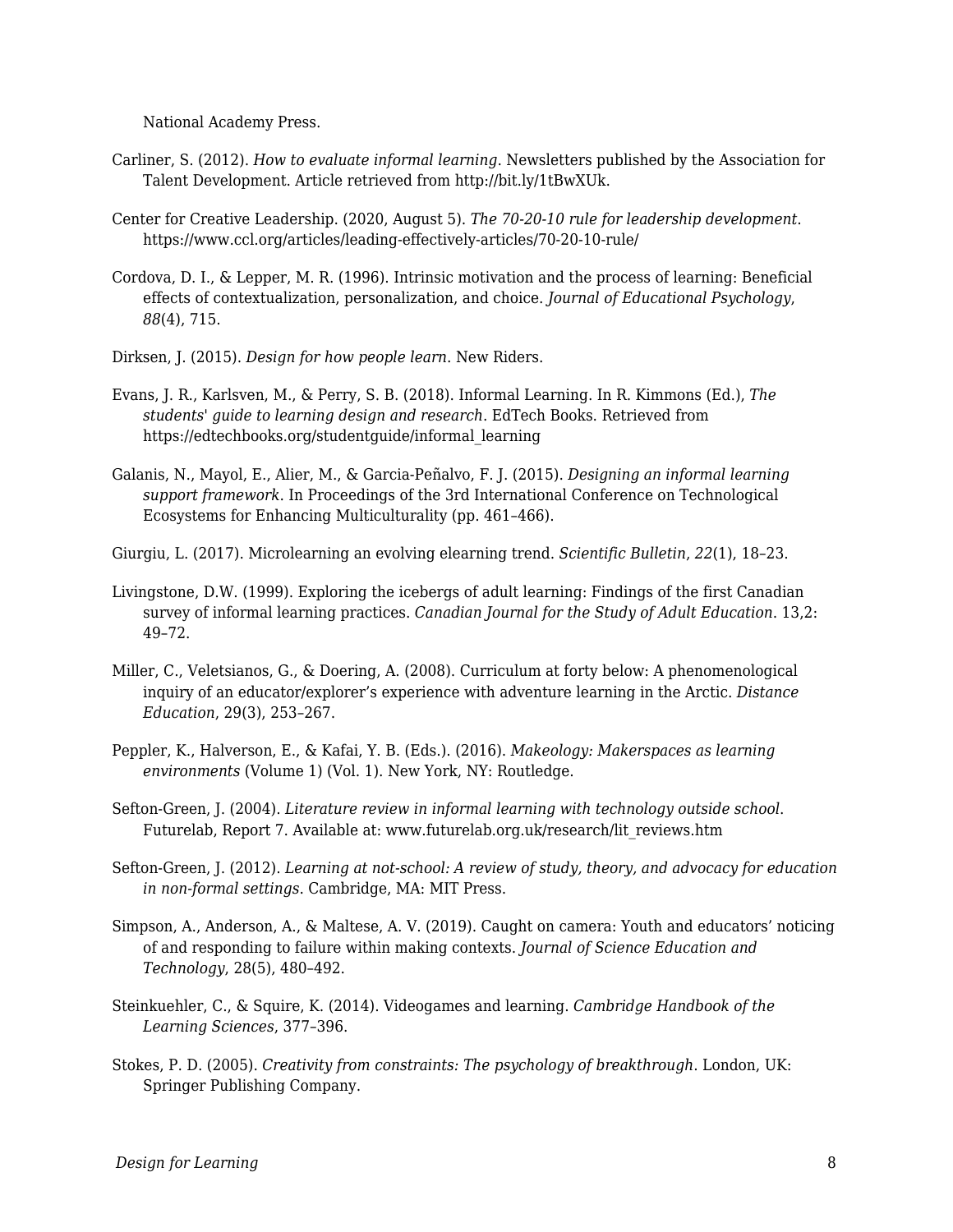- Vygotsky, L. S. (1978). *Mind in society: The development of higher psychological processes*. Harvard University Press.
- Watkins, K. E., Marsick, V. J., & Fernández de Álava, M. (2014). Evaluating informal learning in the workplace. In T. Halttenen, M. Koivsto, & S. Billett (Eds.), *Promoting, assessing, recognizing and certifying lifelong learning* (pp. 59–77). London, UK: Springer.
- Zhang, J., & West, R. E. (2020). Designing microlearning instruction for professional development through a competency based approach. *TechTrends*, *64*(2), 310–318.